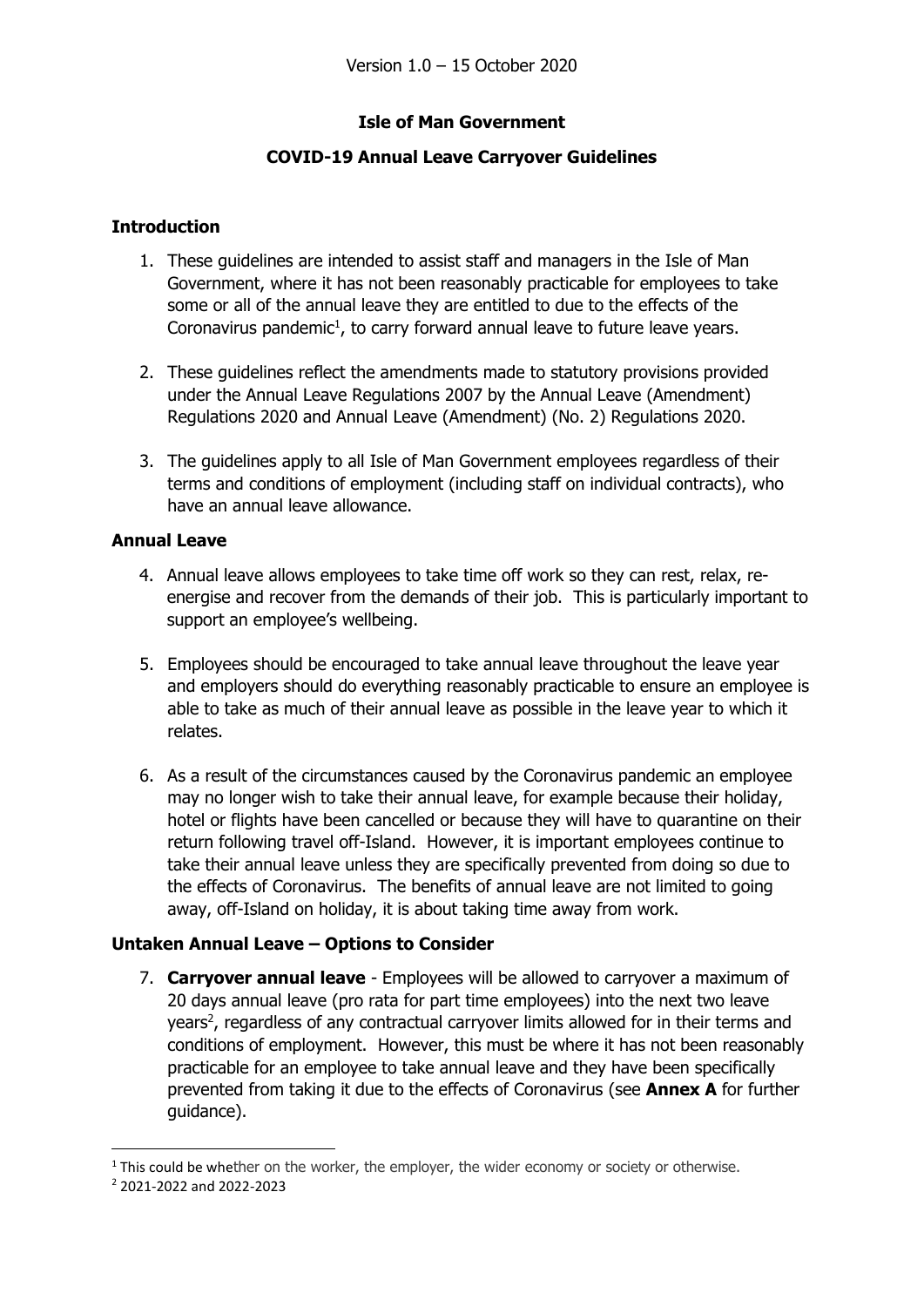- 8. **Take annual leave as rostered** Where an employee's annual leave is rostered throughout the year or a business area or service closes at certain times of the year and an employee is required to utilise annual leave to cover the period of closure, these arrangements should continue as normal.
- 9. **Make payment for annual leave** In some circumstances e.g. where there is a higher cost of employing staff via an agency to cover absence or a need for key skills of specific staff, it may be beneficial for employers to consider making payment for annual leave. However, employees should be allowed to take at least the statutory minimum leave (four weeks) in each of the two years commencing 1 April 2021.
- 10. **Compel an employee to take their annual leave** In circumstances where it is practicable for an employee to take annual leave but they do not wish to do so, an employer may compel employees to take annual leave at a time specified by the employer with the required notice<sup>3</sup>. However, wherever possible employees should be given a choice as to the timing of their annual leave. If an employee does not take annual leave when they were requested to do so by the employer the annual leave could be forfeited.
- 11. Should an employee's employment terminate they must receive payment in lieu of any unused annual leave including any unused annual leave they have carried forward.
- 12. Local guidelines may be produced by individual Departments with regard to the application of these guidelines.

### **Further information**

[Annual Leave Regulations 2007](https://www.tynwald.org.im/links/tls/SD/2007/2007-SD-0102.pdf)

[Annual Leave \(Amendment\) Regulations 2020](https://www.tynwald.org.im/links/tls/SD/2020/2020-SD-0300.pdf)

[Annual Leave \(Amendment\) \(No. 2\) Regulations 2020](https://www.gov.im/media/1369851/annualleave-amendment-no2-regulations2020.pdf)

# **Issued by the Office of Human Resources, on behalf of the Cabinet Office**

**October 2020**

**.** 

<sup>&</sup>lt;sup>3</sup> The employee must be given prior notice of at least twice the period of annual leave to be taken.